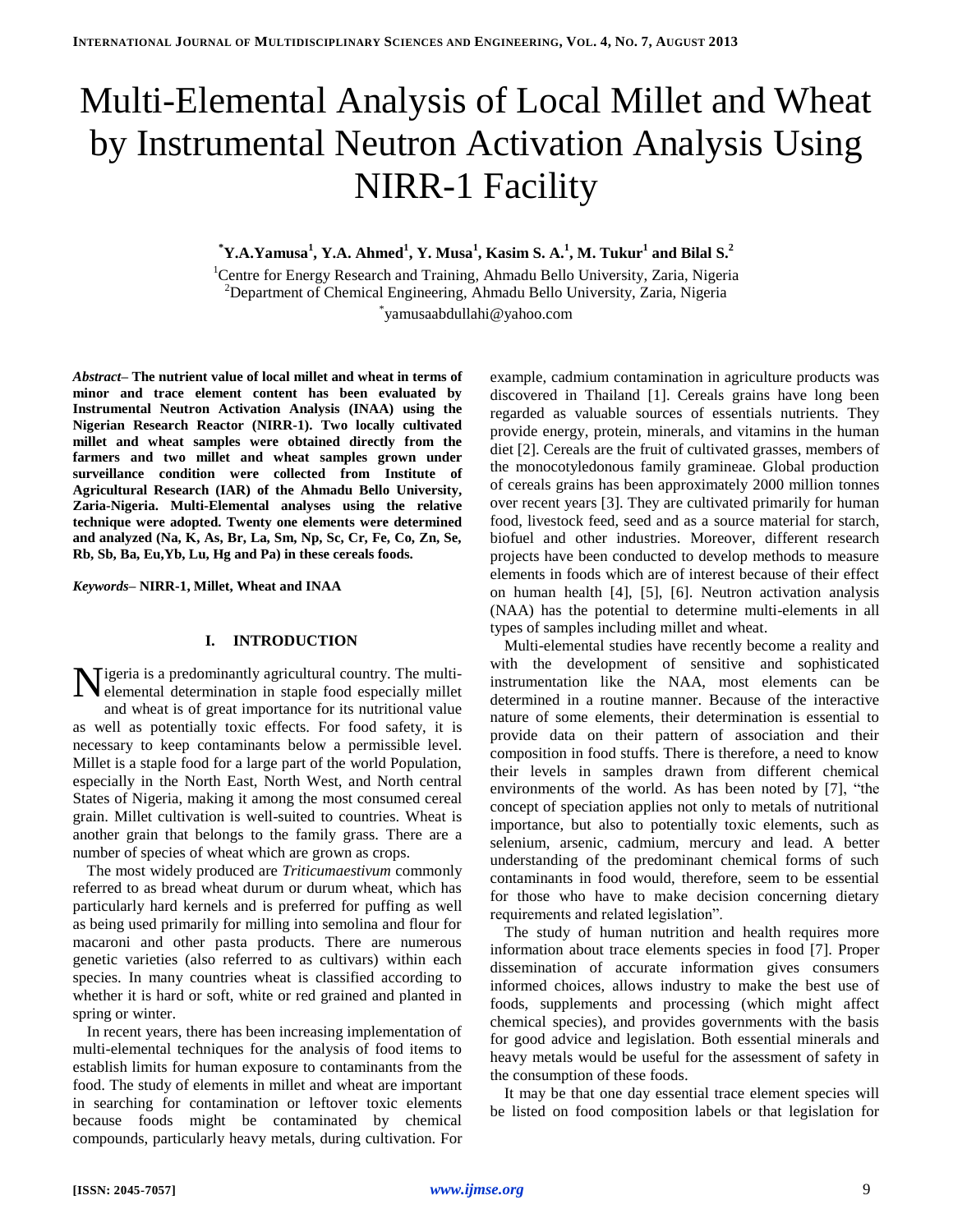potentially toxic elements will be based on chemical species present rather than the total concentration.

The purpose of this paper is to determine the elemental concentrations in local millet and wheat by instrument neutron activation analysis (INAA) in Cereals obtained from Zaria area of Kaduna state, Nigeria, using NIRR-1 facility.

## **II. MATERIALS AND METHOD**

## *A) Facility Description*

In this work NIRR-1 facility was utilized (Fig. 1). The NIRR-1 swimming pool-type reactor (30 kW) at the Centre for Energy Research and Training, Ahmadu Bello University, Zaria, is a nuclear research reactor, which uses high-enriched uranium as fuel and light water as moderator and coolant. The reactor is used for neutron irradiation in the study; high resolution gamma-ray spectrometers were used in this study.

High-purity Germanium HP(Ge) detector (model GEM 30P4 - 76) with a resolution of 1.74keV FWHM at 1332.5 keV of Co- 60, H.V. biased supply model 659 ortec, 5kV, spectroscopy amplifier model 672 ortec, acquisition interface card with computer and basic spectroscopy software (Winspan 2003) was used in this work; the spectroscopy modules is from ORTEC, USA.



Figure 1: Sectional view of NIRR-1

#### *B) Sample Collection*

A total of four samples were collected of which two were directly from the farmers and the other two were of hybrid crops (Table 1) grown under surveillance condition (millet and wheat) collected from the Institute of Agriculture Research (IAR) of the Ahmadu Bello University, Zaria-Nigeria. The cereals were obtained in a dry uncrushed form labeled by the institute.

|     | Table 1: Samples obtained from IAR |                    |  |
|-----|------------------------------------|--------------------|--|
| S/N | Sample Name                        | Sample Source      |  |
| 1.  | Sosait -182-Millet                 | <b>IAR ABUZAR</b>  |  |
|     | Payen-13-Wheat                     | <b>JAR ABU ZAR</b> |  |

## *C) Sample Preparation*

The samples were crushed into powder form using agate mortar and pestle. The samples were thoroughly mixed to ensure homogenization and were properly dried and pack in a rabbit capsule for long irradiation in the reactor irradiation channel. A similar procedure was adopted for Standard Reference Materials (SRM) IAEA Lichen-336 (Table 3) which were also weighted and packed together with the samples for long irradiation. The purpose of the SRM is for quality control of the experimental procedure.

## *D) Analysis Procedure*

The samples together with the standard were sealed and irradiated in NIRR-1 at a flux of  $5x10^{11}$  ncm<sup>-2</sup> s<sup>-1</sup> for 6 hours and counted for 1800s and 3600s after 4 and 14 days of cooling period respectively. The stability of neutron flux throughout the period of long irradiation was checked by monitoring the neutron flux from the computer control display and the activity of the standards after irradiation. Identification of gamma-rays of product radio nuclei through their energies and quantitative analysis of their concentrations were achieved using the gamma-ray spectrum analysis software, WINSPAN 2003.

## **III. RESULTS AND DISCUSSION**

The results of the INAA analysis for millet and wheat are shown in Table 2 together with their uncertainty values. Table 3 presents the result of Lichen-336 Standard for Quality Assurance where the result from this work is compared with certified values. Table 4 however shows the measured Concentrations of Elements (ppm) in IAR Control Samples, in this case the result of this work is also correlated with IAR values. The matrices for the standard reference materials are also presented in Table 5.

The spectra of the samples were evaluated using WINSPAN multi –elemental gamma-ray emulation software. In all, twenty one elements (Na, K, As, Br, La, Sm, Np, Sc, Cr, Fe, Co, Zn, Se, Rb, Sb, Ba, Eu, Yb, Lu, Hg, and Pa) were detected in the samples. The elements were determined using only the long irradiation scheme, since all of them are within the medium and long-lived half radionuclide. Our result shows most of them to be below detection limits except Br, Na, K, and Zn.

Bromine is considered by many authors to be essential for mammals [8].The main source of Br in soil that crops cultivates on. This was attributed to the application of agricultural chemicals such as methyl bromide which is used as fumigant [8]. Another important source of the element is from sea water and brought by rain over a long period of time [8]. The element Br was found to be present in all the samples analyzed. This could not be unconnected with the fact that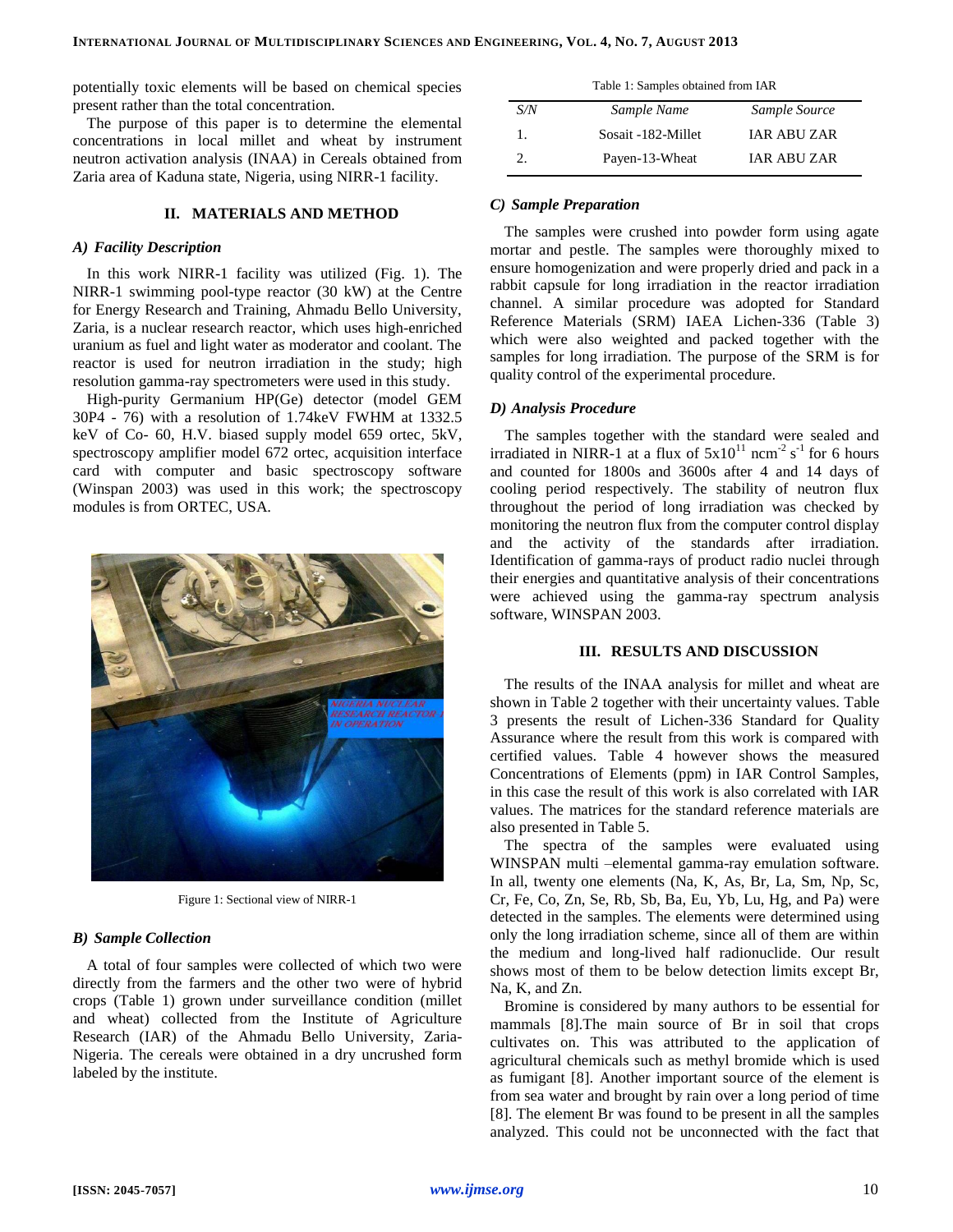biological samples are rich in bromine. The concentration of the element is higher in millet  $(2.4\pm0.001$ ppm) than in wheat  $(1.9\pm0.05$ ppm).

Zinc is among the most nutritionally important element [9]. It is a constituent of skin cells, bone metabolism and functioning of taste and eyesight [10]. Zinc is also known to prevent impaired spermatogenesis [11]. Zinc deficiency is characterized by recurrent infections, lack of immunity, growth retardation, skin disease, poor appetite and mental lethargy [11]. Pregnant and lactating women require 20 to 25 mg, while normal adult require 15mg of zinc everyday [11]. The wheat samples analyzed have zinc in substantial concentrations than in millet. Estimated safe and adequate daily intake for Zinc is between 10,000 and 20,000 µg/day [12]. Prolonged consumption of large doses was reported to result in some health complications such as fatigue, dizziness and neutropenia [13].

Just like bromine, the element K was found to be present in all the samples analyzed. This is also connected with the fact that biological samples are rich in potassium and bromine. The concentration of the potassium element is higher in wheat  $(4428 \pm 97.416$ ppm) than in millet  $(4324 \pm 164.312$ ppm).

K and Na are somewhat interdependent and it was reported that regulation of potassium involved that of sodium [14]. Sodium is essential for regulation of osmotic pressure of the body and helps to maintain acid – base and water balance of the body. Its deficiency causes loss of body weight and nerves disorder [14]. Potassium is accumulated within human cells by the action of  $Na^+$ ,  $K^+$  - Atpase, called sodium pump and it is an activator of some enzymes and in particular coenzyme for normal growth and muscle function and helps in the protein and carbohydrate metabolism[14]. Apart from the fact that it is the principle cation of the intracellular fluid, its presence influences muscle activity particularly the cardiac muscle (14). Potassium deficiency causes nervous disorder, diabetes, and poor muscular control resulting in paralysis [14]. Na concentration was found to be relatively low in all the samples analysed. Millet sample has 17.65±0.829ppm and then wheat sample has  $6.679 \pm 0.28$ ppm.

| Nuclide     | Millet (ppm)         | Wheat (ppm)           |
|-------------|----------------------|-----------------------|
| 24Na        | $17.65 \pm 0.829$    | 19.34±0.83162         |
| 42K         | 4324+164.312         | $4428 \pm 97.416$     |
| <b>76As</b> | < 0.0035349          | < 0.0026914           |
| 82Br        | $2.412 \pm 0.0065$   | 1.938±0.056202        |
| 140La       | $0.05477 \pm 0.0134$ | < 0.056111            |
| 153Sm       | < 0.017624           | < 0.017398            |
| 239Np       | $< 0.00359 + 0.001$  | < 0.0053138           |
| 46Sc        | < 0.026991           | $< 0.00585 \pm 0.005$ |
| 51Cr        | < 1.0467             | < 0.62455             |
| <b>59Fe</b> | < 173.36             | < 146.09              |
| 60Co        | < 0.025163           | $< 0.1409 \pm 0.083$  |
| 65Zn        | $69.31 \pm 6.5844$   | < 22.672              |
| <b>75Se</b> | < 0.028853           | < 0.021145            |
| <b>86Rb</b> | < 4.6491             | $6.183 \pm 1.48392$   |
| 122Sb       | < 0.031845           | < 0.0037283           |
| 131Ba       | $< 10.22 \pm 5.9684$ | < 13.269              |
| 152Eu       | < 0.020099           | < 0.019655            |
| 175Yb       | $< 0.01437 + 0.007$  | < 0.01034             |
| $177$ Lu    | < 0.0083456          | < 0.0027811           |
| 203Hg       | < 0.042009           | < 0.028127            |
| 233Pa       | $0.1268 \pm 0.02028$ | $0.01123 \pm 0.0071$  |

Table 2: Concentrations of the elements found in our cereals samples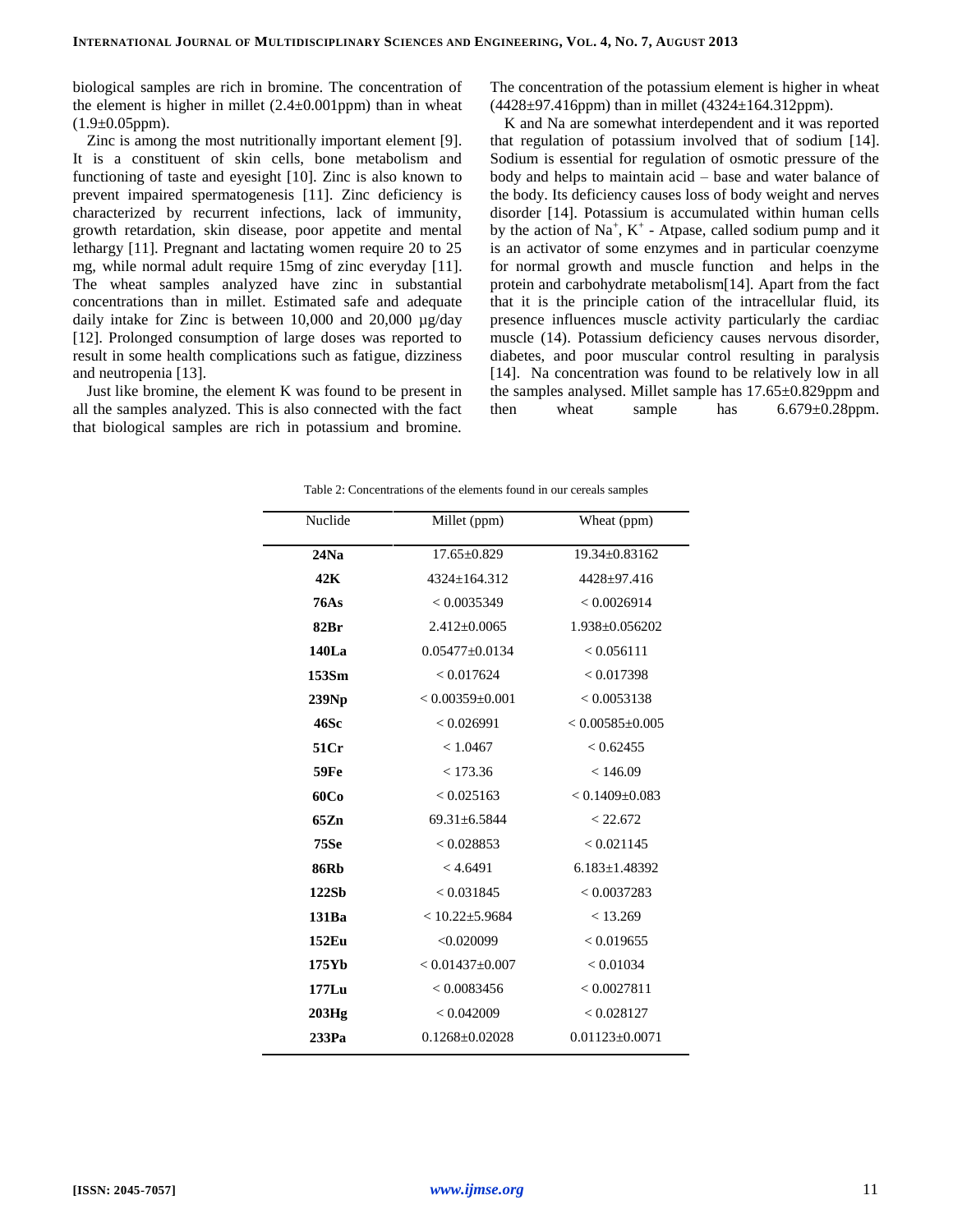| Nuclide     | This Work (ppm)        | Certified Value (ppm)<br>95% C.I |
|-------------|------------------------|----------------------------------|
| 24Na        | 320.2±1.9212           | $280 - 360$                      |
| 42K         | 1819±78.217            | $1640 - 2040$                    |
| <b>76As</b> | $0.01206 \pm 0.0009$   | $0.55 - 0.71$                    |
| 82Br        | $11.23 \pm 1.426$      | $11.2 - 14.6$                    |
| 140La       | $0.5918 \pm 0.028$     | $0.56 - 0.76$                    |
| 153Sm       | $0.1183 \pm 0.006$     | $0.092 - 0.120$                  |
| 46Sc        | $0.1846 \pm 0.0129$    | $0.15 - 0.19$                    |
| <b>59Fe</b> | $358.2 \pm 48.72$      | $380 - 480$                      |
| 233Pa       | $0.06979 \pm 0.01452$  | $0.12 - 0.16$                    |
| 239Np       | < 0.0062672            | ---                              |
| 51Cr        | < 0.7865               | $0.89 - 1.23$                    |
| 60Co        | $< 0.09834 \pm 0.0322$ | $0.24 - 0.34$                    |
| 65Zn        | $< 22.45 \pm 7.27$     | $27.0 - 33.8$                    |
| <b>75Se</b> | < 0.021818             | $0.18 - 0.26$                    |
| <b>86Rb</b> | $< 1.251 \pm 0.976$    | $1.54 - 1.98$                    |
| 122Sb       | < 0.038016             | $0.063 - 0.083$                  |
| 131Ba       | $< 8.557 \pm 5.656$    | $5.3 - 7.5$                      |
| 152Eu       | $< 0.01213 \pm 0.007$  | $0.019 - 0.027$                  |
| 175Yb       | < 0.044819             | $0.025 - 0.049$                  |
| $177$ Lu    | < 0.0067947            | $0.0042 - 0.0090$                |
| 203Hg       | < 0.031468             | $0.16 - 0.24$                    |

Table 3: Result of Lichen 336 Standard for Quality Assurance

Table 4: Measured Concentrations of Elements (ppm) in IAR Control Samples

| Element<br>S | <b>Millet</b><br>(This Work) | <b>Millet</b><br>(IAR)<br>Values) | Wheat<br>(This Work) | Wheat<br>(IAR Values) |
|--------------|------------------------------|-----------------------------------|----------------------|-----------------------|
| Na           | $17.6 + 0.8$                 | $16.+1.2$                         | $19.3 + 0.8$         | $20+1.1$              |
| K            | $4324+164.3$                 | $4132+152.1$                      | $4428+97.4$          | $3400+20.0$           |
| As           | BDL                          | BDL                               | BDL                  | BDL                   |
| Br           | $2.41 + 0.0065$              | $3.11 + 0.3$                      | $1.93 + 0.056$       | $0.8 + 0.08$          |
| $Z_{n}$      | $69.31 + 6.5$                | $71.25 + 0.2$                     | BDL                  | BDL                   |
| Rb           | BDL                          | BDL                               | $6.183 + 1.4$        | $6.36 \pm 0.1$        |

## Table 5: Standard Reference Materials

| <b>Standard Reference</b> | <b>Matrices</b> | <b>Mass Fraction</b> (mg/kg) |  |
|---------------------------|-----------------|------------------------------|--|
| <b>Material</b>           |                 |                              |  |
| IAEA-16336                | Lichen          | 0.22                         |  |
| <b>SRM 1572</b>           | Citrus leaves   | 0.025                        |  |
| <b>SRM 1515</b>           | Apple leaves    | $0.050\pm0.009$              |  |
| <b>IAEA-155</b>           | Whey powder     | 0.064                        |  |
| <b>IAEA-359</b>           | Cabbage         | 0.12                         |  |